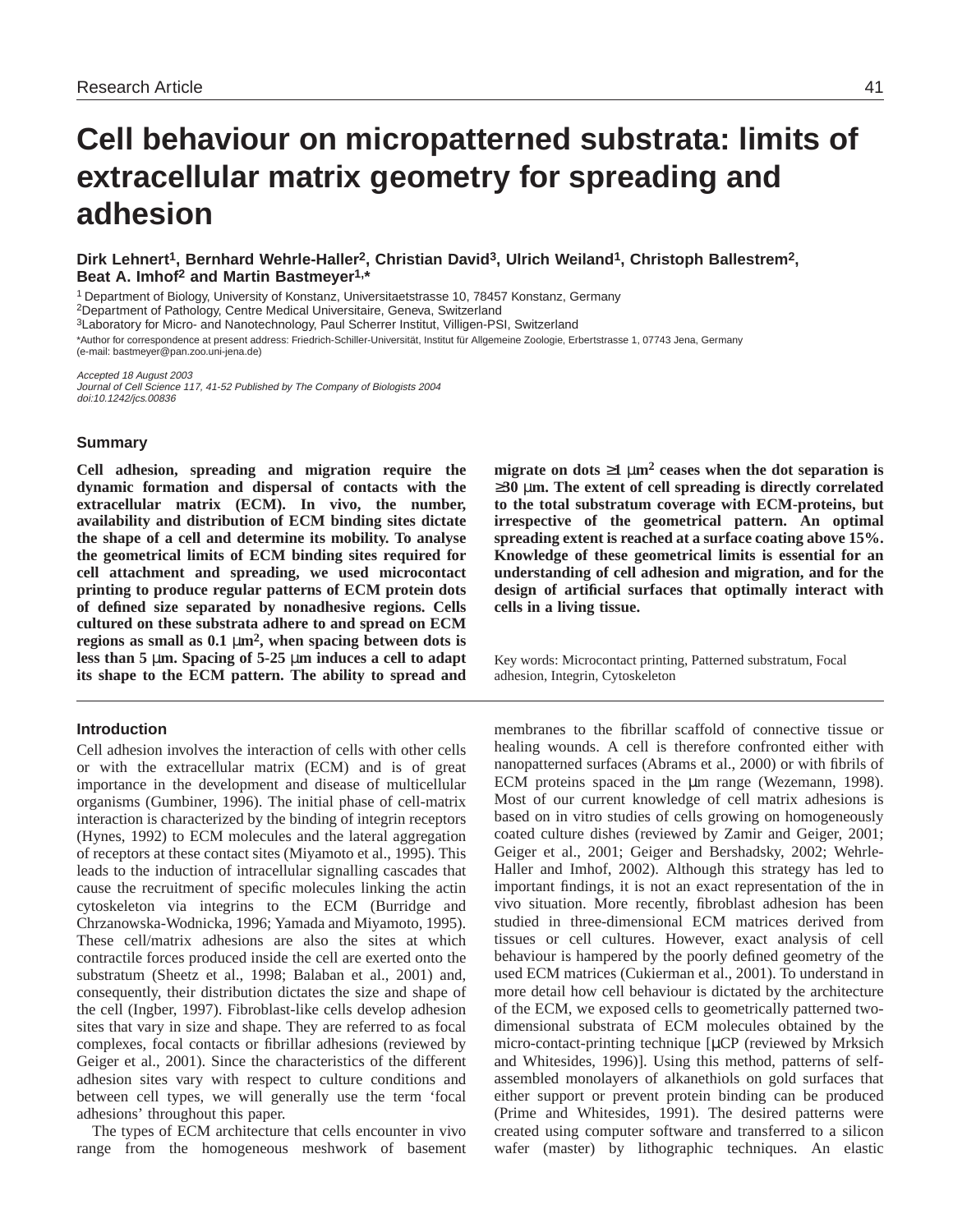polydimethylsiloxane (PDMS) stamp is then produced from the master, inked with the adhesive alkanethiol and pressed onto a gold-coated coverslip (Fig. 1A). After filling the uncoated regions with the non-adhesive alkanethiol, the coverslip is coated with ECM molecules, thus producing a well-defined patterned substratum (Fig. 1A).

Using  $\mu$ CP, Ingber and co-workers (Chen at al., 1997) produced round islands of ECM proteins as small as 3 µm in diameter. They found that the long-term effect of cell shape on growth and survival is not a consequence of the total cell/ECM contact area, but is regulated through changes in cell tension and architecture (Chen et al., 1997). In the present study, we have analysed the influence of ECM patterns in the micrometer range during the initial phases of cell adhesion and spreading by controlling the size of ECM squares (0.3-3 µm square) and the distance between them  $(1-30 \mu m, \text{ centre to centre}).$ Although additional factors like other ECM proteins or the concentration of ECM coating might also influence cell behaviour, we found a clear relationship between cell behaviour and substratum geometry. We show that cells integrate the pattern of ECM to which they are exposed by regulating the amount of focal adhesions formed, in order to maintain their spread shape. This adaptation occurs within a certain range of surface coverage and ECM spacing. For the investigated cell lines, the limits are a maximal distance of 25 µm between adhesive surfaces and an ECM coating of 5-8% for half maximal spreading. ECM dots as small as  $0.1 \mu m^2$  can still induce the formation of focal adhesions bur do not support spreading when spaced at more than 5  $\mu$ m.

Knowing these geometrical limits will allow a better understanding of in vivo cell behaviour in situations such as embryogenesis, wound healing and fibroblast migration. It will be essential for the design of implants with artificial surfaces allowing optimal interaction with cells in a tissue.

# **Materials and Methods**

## Microcontact printing

Masters for microcontact printing were fabricated from silicon wafers by low voltage electron beam lithography using a positive tone resist (David and Hambach, 1999). The resulting resist pattern was inverted using a lift-off process and reactive ion etching (David and Souvorov, 1999) to yield a master with rectangular, 650 nm deep holes in the silicon surface. We designed the master pattern in such a way that several 500×000 µm areas with the different dot patterns were separated by 50  $\mu$ m unexposed areas to mechanically support the silicon stamp during printing (Fig. 1B). Silicone stamps were produced by the thin stamp technique (James et al., 1998; Geissler et al., 2000) using Sylgard 184 (Dow Corning). The procedure for microcontact printing is summarised in Fig. 1A. The stamp was 'inked' with a 1.5 mM solution of a hydrophobic alkanethiol [octadecylmercaptan (ODM) Aldrich] in ethanol and pressed onto a gold-coated coverslip, forming self-assembled monolayers at the protruding parts of the stamp (Mrksich et al., 1997). Uncoated regions of the coverslip were blocked with a solution of a hydrophilic alkanethiol [tri-(ethyleneglycol)-terminated alkanethiol; kindly provided by Dr Eck, University of Heidelberg] in ethanol. Protein solutions of ECM molecules in phosphate-buffered saline (PBS; 10 µg/ml fibronectin, Gibco; 5 µg/ml vitronectin, Sigma) were applied to the coverslips for 1 hour at 4°C and bound specifically to the ODM via hydrophobic interaction. Coverslips were then blocked in 1% bovine serum albumin (BSA; Sigma) in Dulbecco's modified Eagle's medium (DMEM; Gibco).

## Scanning force microscopy (SFM)

Patterned substrata were prepared and coated with fibronectin as described above, glued to a steel support and transferred to the SFM without drying. The surface was imaged in PBS with a Digital Instruments Multimode MMAFM-2 equipped with a Nanoscope IIIa Controller unit, a JV-Scanner (120 µm lateral scan range) and a Digital Instruments liquid cell (without using the O-ring). Olympus sensor chips (OMCL-RC-800PS-2) with rectangular cantilevers, a nominal force constant of 0.05 N/m and 0.09 N/m and sharpened silicon nitride tips were used. The surface was imaged in contact mode under minimal loading force. SFM images were analysed using the image processing utilities of the Nanoscope software.

# Cell culture

Mouse B16F1 melanoma cells (B16 cells) were kindly provided by G. Nicholson (Houston, TX, USA), β3-integrin-EGFP transfected B16 cells (β 3-GFP cells) were produced as described elsewhere (Ballestrem et al., 2001), buffalo rat liver cells (BRL cells) and NIH 3T3 fibroblasts were from American Type Tissue Culture Collection (ATCC). All cell types were grown in Dulbecco's Modified Eagle Medium (DMEM; Gibco) supplemented with 10% FCS under humidified atmosphere and 10% CO2. Cells were washed two times with PBS  $(Ca^{2+1})$  and Mg<sup>2+</sup>-free) and removed from tissue culture plates (B16 cells mechanically by knocking off the plates and BRL cells and NIH 3T3 fibroblasts by treatment with Hank's Balanced Salt Solution (HBSS; containing 0.1% trypsin and 4 mM EDTA) for 3 minutes. Dissociated cells were washed in DMEM without FCS for 3 minutes, centrifuged and seeded on the patterned substrata in DMEM without FCS ( $1\times10^4$  cells/cm<sup>2</sup>) and cultured for 1 hour (or 10 minutes).

## Immunostaining

Cells were fixed for 10 minutes with 4% paraformaldehyde, 0.01% glutaraldehyde in phosphate buffer, washed three times for 5 minutes with PBS containing 0.1% Triton X-100 (PBST) and incubated with primary antibodies for 1 hour at room temperature or overnight at 4°C. The following primary antibodies were used: polyclonal antifibronectin, monoclonal (mAb) anti-vitronectin, mAb anti-talin, mAb anti-vinculin (all from Sigma), mAb anti-FAK, mAb anti-paxillin (BD Transduction Lab), mAb anti-phosphotyrosine (Santa Cruz Biotechnology). Actin filaments were labelled with either Alexa488 or Alexa546-coupled phalloidin (Molecular Probes). Probes were washed three times for 5 minutes with PBST and incubated for 1 hour at room temperature with secondary antibodies. The appropriate fluorescently coupled secondary antibodies (AMCA, Alexa488, Cy3, Cy5) were obtained from Dianova or Molecular Probes. Slides were mounted in Mowiol containing 1% N-propyl-gallate and analysed with a laser scanning microscope (LSM 510, Zeiss). Images were further processed using Adobe Photoshop software.

## Quantification of cell spreading

The three different cell types were cultured on patterned fibronectin substrata for 1 hour and labelled for actin and fibronectin. Since protruding parts of the silicone stamps may be slightly deformed during the microcontact printing process, actual sizes of ECM dots can differ from expected sizes as deduced from the master structure. Therefore, actual dot sizes and actual distances between dots were measured from the fibronectin staining using Zeiss LSM software for each quantitative experiment. The fibronectin coverage of the surface was then calculated for each pattern. Uncoated substrata were set as 0% and homogeneously coated substrata as 100% fibronectin coverage. The area covered by single cells on different patterns (10 cells/pattern) was measured from fixed and actin-labelled cells. The outline of the cells, as defined by the actin staining, was drawn around using the Zeiss LSM software and the area calculated.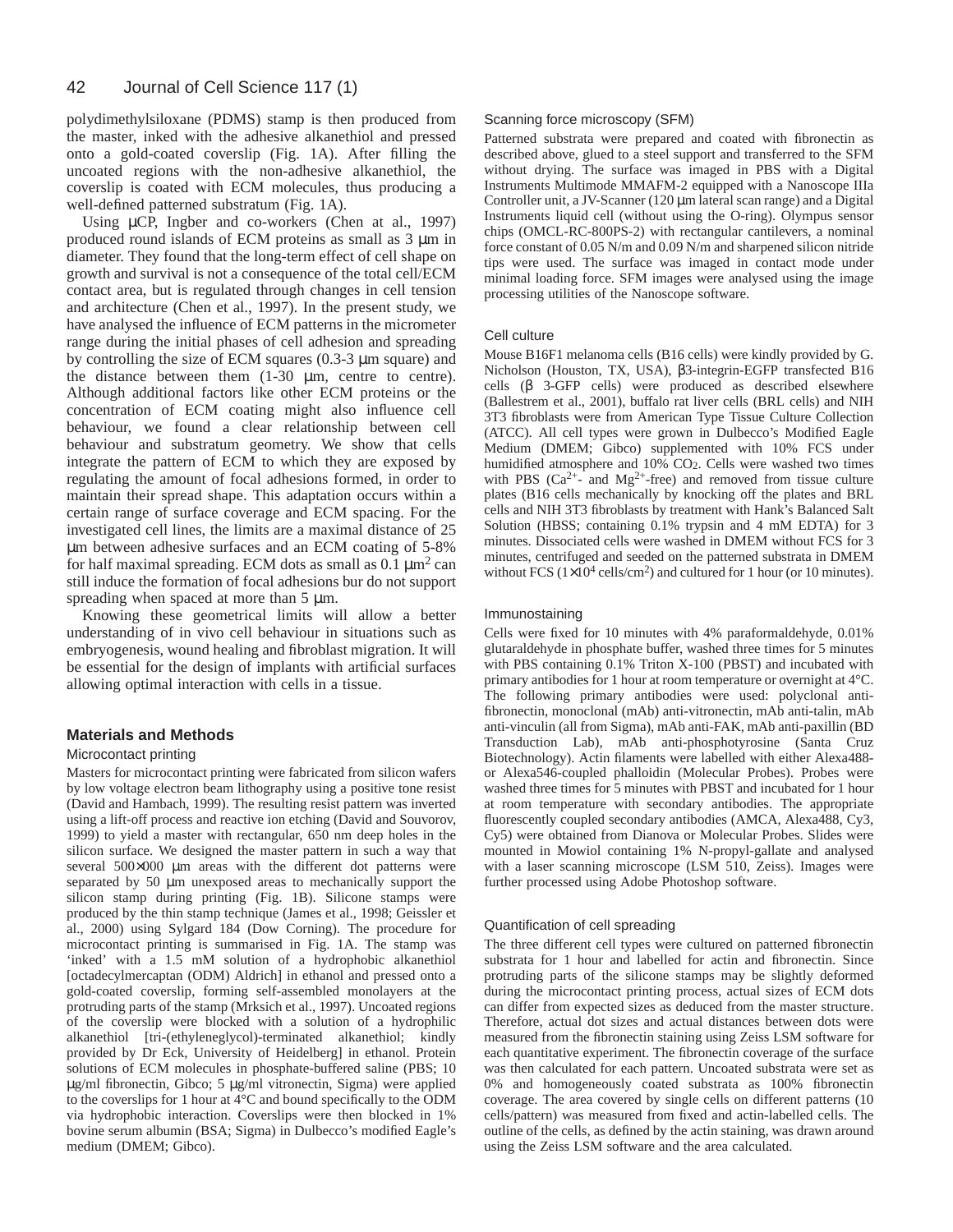

**Fig. 1.** Schematic of the microcontact printing method. (A) A PDMS stamp is prepared from a silicon master structure and 'inked' with a hydrophobic alkanethiol. The thiol pattern is stamped onto a gold-coated coverslip, forming self-assembled monolayers. The remaining regions are blocked with a protein-resistant hydrophilic alkanethiol. ECM proteins now selectively adsorb to the hydrophobic areas of the coverslip. (B) The PDMS stamp used in this study consists of 2×9 fields, each containing a unique arrangement of squared dots varying in size and distance (a, length of dots in  $\mu$ m; d, centre to centre distance of dots in  $\mu$ m). The theoretical protein coverage for each field is given as a percentage.

#### Quantification of dot usage

B16 wild-type cells were cultured on patterned fibronectin substrata for 1 hour and labelled for fibronectin, actin and either phosphotyrosine or paxillin as described above. The actual dot sizes (1  $\mu$ m<sup>2</sup>, 3  $\mu$ m<sup>2</sup>, 12  $\mu$ m<sup>2</sup>) and absolute adhesion area according to phosphotyrosine and paxillin staining, respectively, were measured using Zeiss LSM software. A region of interest (ROI) was created using a contour selection tool. Within this ROI both red and green fluorescence were quantified. Laser intensity was set so that the unprocessed images were within the dynamic range, with no pixels saturated. On each pattern the sizes of 12 adhesion sites in peripheral regions of the lamellipodia of four different cells were determined. The relation (adhesion size/dot size  $\times$  100) was termed 'dot usage' (%). On substrata coated homogeneously with fibronectin, the size of phosphotyrosine- or paxillin-positive areas in peripheral lamellipodia of the cells was measured in the same way and dot usage calculated.

## Time lapse videomicroscopy

Time-lapse studies were performed as described elsewhere (Ballestrem et al., 1998). Briefly, B16 β3-GFP cells were seeded onto patterned fibronectin substrata and incubated for 10 minutes in the incubator. To visualise the dot pattern, 10% fluorescently labelled BSA (Alexa546 protein labelling kit, Molecular Probes) was mixed with the untreated fibronectin molecules during the substratum coating procedure. Cells and pattern were visualised on an Axiovert TV inverted microscope (Zeiss), equipped with an incubation chamber, standard filter sets (Omega) and a Hamamatsu C4742-95-

10 digital CCD camera. Images were recorded at intervals of 30 seconds and processed using Openlab software (Improvision).

# **Results**

## Characterization of substratum properties

In the present study we used microcontact printing to produce geometrical patterns of ECM proteins (fibronectin, vitronectin) separated by nonadhesive, protein-free regions. By controlling the size of square protein dots in the micrometer and submicrometer range (0.3-3  $\mu$ m square) and a centre-to-centre distance of 1-30 µm, we created substrata with defined distributions of ECM proteins (Fig. 1B). Immunolabelling of these patterns revealed that ECM dots as small as  $0.1 \mu m^2$  $(0.3\times0.3 \mu m)$  can reliably be produced. The actual size of the ECM dots varied slightly between individual experiments, probably because of different pressure forces during the transfer process of alkanethiols from the silicone stamp to the coverslips. The actual size of the dot patterns was therefore always measured using the LSM for each quantitative experiment.

To assess the protein adsorption on the patterned substrata in more detail, scanning force microscopy (SFM) was applied. Fig. 2 shows a SFM image of a patterned substratum with an array of 1  $\mu$ m<sup>2</sup> dots (actual length 1.2  $\mu$ m, at a distance of 5 µm). The area between the dots was almost free of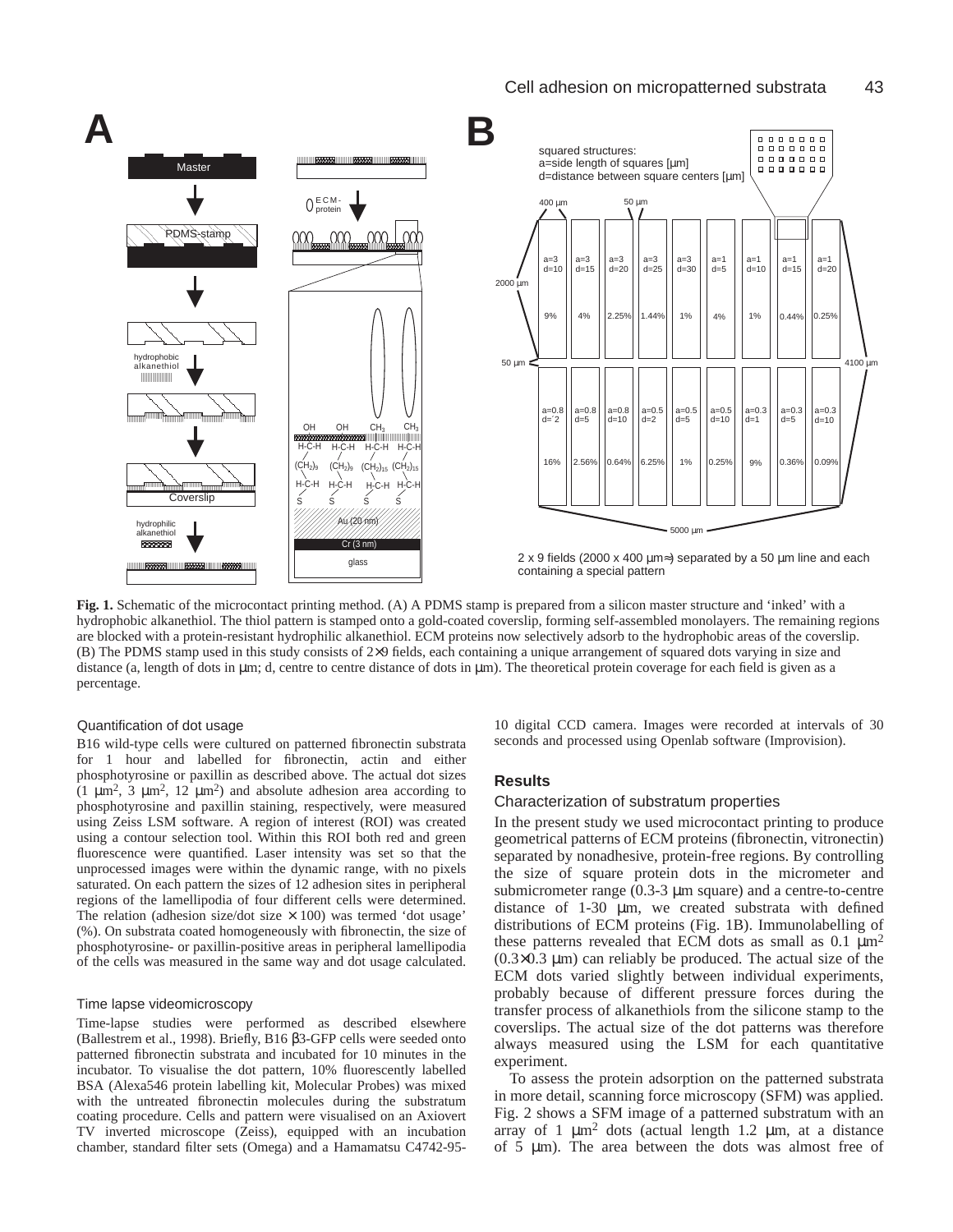

**Fig. 2.** Protein adsorption on micropatterned substrata. Scanning force microscopy of a micropatterned substratum coated with fibronectin (dots of 1.2  $\mu$ m square at a distance of 5  $\mu$ m). (A) Low magnification scan (scan rate 0.5 Hz, total z scale 15 nm) showing that fibronectin is almost exclusively adsorbed to the hydrophobic alkanethiol dots. (B) Higher magnification scan of a fibronectincoated dot. (C) Bearing histogram of the boxed region in B reveals a mean height difference between the fibronectin-coated area and the surrounding surface of approximately 3 nm. (D) Height profile (line and arrowheads in B;  $3\times3 \mu m^2$  scan, scan rate 1.5 Hz) showing that fibronectin is adsorbed mainly as a monolayer, but up to three layers can be measured.

adsorbed protein, whereas the covering of the dots with fibronectin appeared to be nearly complete. In accordance with the approximate thickness of the fibronectin molecule [2-3 nm (Engel et al., 1981)], fibronectin is adsorbed mainly as a monolayer (Fig. 2C,D). In some areas a second and a third layer can be observed (Fig. 2D). Fig. 2B also reveals that, despite the minimised loading force, a part of the protein is displaced in scan direction by the tip. A higher loading force applied to remove loosely adsorbed protein resulted in a reduction of the surface covering to about 40-60%. This was roughly estimated from the bearing ratio of those parts of the dot image, with height values higher than the fluctuations of the relatively rough gold-alkanethiol surface (not shown). Smaller dots of 0.25 or 0.1  $\mu$ m<sup>2</sup> spaced at 5  $\mu$ m are not easy to detect by AFM and therefore we were unable to perform a statistical analysis of fibronectin coverage. However, the 0.1  $\mu$ m<sup>2</sup> dots that were successfully scanned showed the same properties as large dots. In addition, we quantified the fibronectin coverage using immunofluorescence and confocal microscopy and found that  $0.1 \ \mu m^2$  dots contain roughly 25% less fibronectin coverage than  $1 \mu m^2$  dots.

Thus  $\mu$ CP is a versatile and reliable method for producing patterned substrata with protein-coated dots in the submicrometer range and a homogeneous distribution of ECMproteins on the dots.

# Cells form functional contact sites on µCP patterned ECM substrata

To study the behaviour of cells cultured on patterned ECM substrata, we performed experiments with the following cell lines: stationary 3T3 fibroblasts, migrating B16 F1 melanoma cells and BRL fibroblast-like cells. When these cell types are seeded onto the patterned substrata, they rapidly adhere and start spreading after 10-15 minutes. Fig. 3 shows a B16 melanoma cell after 1 hour on a patterned substratum of 1  $\mu$ m<sup>2</sup> fibronectin dots. The cell adapts to the geometrical pattern



**Fig. 3.** Cell spreading on micropatterned substrata. A B16 mouse melanoma cell cultured for 1 hour on a patterned substratum of fibronectin. (A) Overlay of fibronectin immunofluorescence (white dots:  $1 \mu m^2$ ; dot distance centre to centre:  $5 \mu m$ ) on a differential interference contrast image. The substratum determines the cell shape, resulting in a rectangular morphology. (B) Overlay of the fibronectin pattern and phalloidin staining reveals that most actin fibres terminate at fibronectin dots. Scale bar: 10 µm.

displaying right angles and straight edges (Fig. 3A). Actin bundles form and span regions between neighbouring dots (Fig. 3B), indicating that functional focal adhesions were created that resisted intracellular acto-myosin tension.

Cell spreading was done in the absence of serum in order to exclude substratum-independent spreading signals (such as growth factors) from our assay. In addition, cells were not allowed to interact with the patterned substrata for more than 1-2 hours, in order to minimise the modification of the substratum pattern by secretion and synthesis of ECM components by the cells. We further analysed the molecular compositions of cell-substratum contacts formed on patterned ECM substrata under these conditions. Focal adhesions normally contain a multitude of cytoskeletal and signal transduction molecules that specifically accumulate at these sites (Zamir and Geiger, 2001). The most representative of these are paxillin, talin and vinculin as markers for cytoskeletal proteins and phosphotyrosine and focal adhesion kinase (FAK) as signal transduction molecules. When cells are cultured on a homogeneous substratum of fibronectin prepared with  $\mu$ CP, they spread normally, similar to their behaviour on ECMcoated glass coverslips (Geiger et al., 2001). On these homogeneous substrata, staining for molecules such as paxillin (not shown) or vinculin (Fig. 4A) are found in a typical pattern at the cell periphery of either small, dot-like adhesions or larger, elongated structures mainly at the cell periphery. Most vinculin-positive foci were connected to actin bundles (Fig. 4A). The intracellular distribution of focal adhesion molecules dramatically changed when cells were cultured on patterned ECM substrata. Vinculin (Fig. 4B) and paxillin (Fig. 4E) were now strictly localised to regions of the cell overlying ECMcoated dots. Marker molecules for signal transduction also accumulate over ECM-dots. Phosphotyrosine staining was associated with almost all dots covered by the cell (Fig. 4D), whereas FAK was mainly concentrated over peripheral dots (Fig. 4C). This accumulation of focal adhesion molecules over the ECM dots occurred rapidly and was already visible 10 minutes after plating (not shown).

Integrins are the key linker proteins that bind the cytoskeleton to the ECM (Hynes, 1992). They assemble into focal adhesions at sites of cell anchoring (Burridge and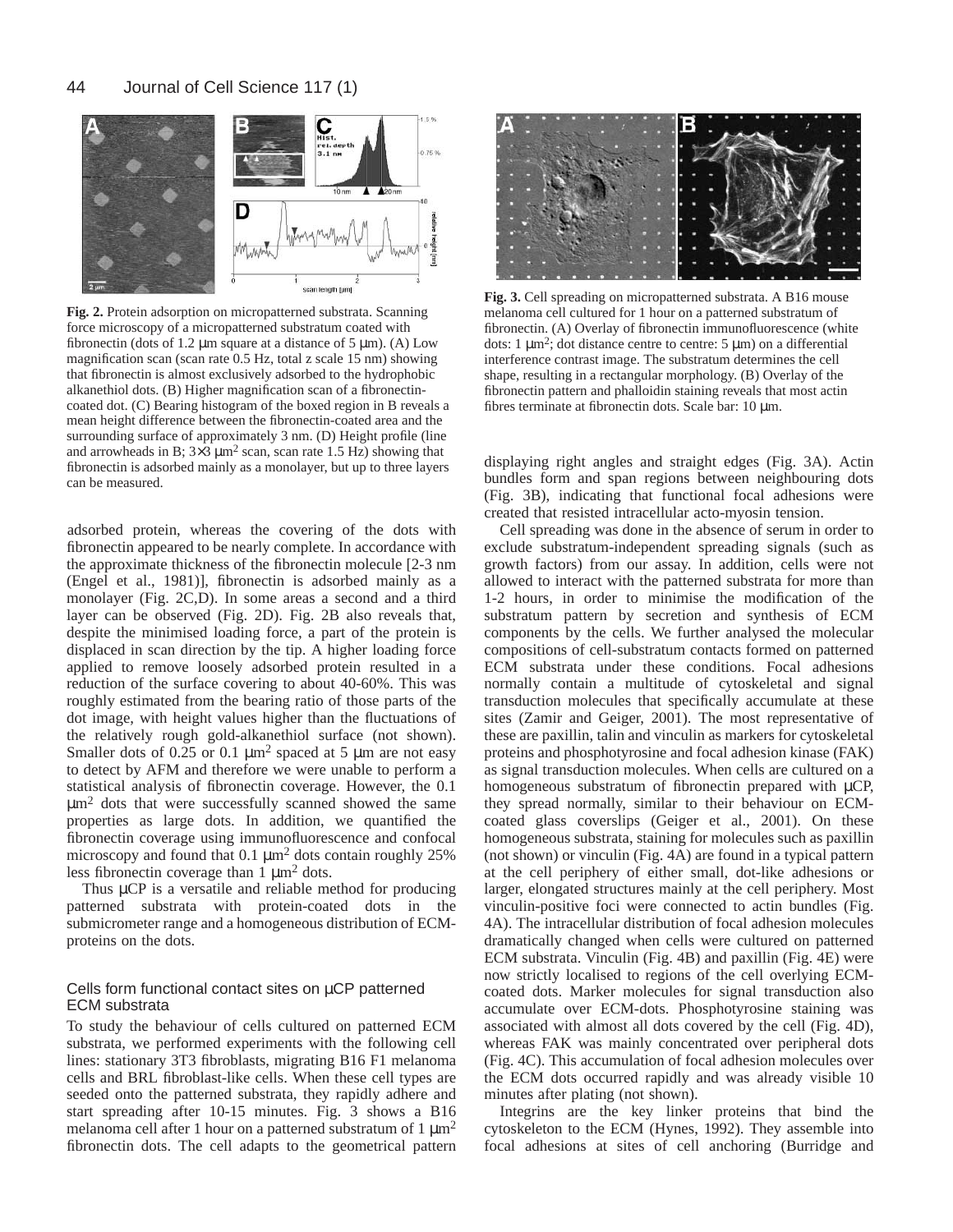

Chrzanowska-Wodnicka, 1996). The distribution of  $\alpha_v\beta_3$ integrin, a receptor for fibronectin and vitronectin (Cheresh and Spiro, 1987), was analysed using B16 F1 melanoma cells expressing β3-integrin fused to green fluorescent protein [β3- GFP cells (Ballestrem et al., 2001)]. This integrin accumulated at vitronectin dots as did the focal adhesion molecules described above (Fig. 4E,F). Termination of actin bundles

# Cell adhesion on micropatterned substrata 45

**Fig. 4.** Molecular composition of focal contacts on micropatterned substrata. B16 cells were cultured for 1 hour on patterned ECM substrata and labelled for focal adhesion molecules and ECM proteins. (A,A′) Cell on a homogenous fibronectin substratum prepared with µCP. Fluorescence staining for vinculin (Vin, green) and actin (Act, red) reveals a staining pattern of dot-like or elongated adhesion foci mainly at the cell periphery that were connected to actin bundles. (B,B′) Cell stained for vinculin (Vin, green) and actin (red) on a patterned substratum of  $0.6 \mu m^2$  fibronectin dots (FN, blue). Vinculin has accumulated in areas of the cell overlying ECM dots. Actin fibres terminate in most of these adhesion sites, indicating functional contact sites. (C,C′) Cell stained for focal adhesion kinase (FAK, green) on a patterned substratum of  $1 \mu m^2$  FN dots (red). (D,D′) Cell stained for phosphotyrosine (PT, green) on a patterned substratum of 1 µm2 FN dots (red). (E,E′,E′′) B16 cell expressing β3-integrin-GFP (green) stained for paxillin (Pax, red) on a patterned vitronectin (VN, blue) substratum of  $0.6 \mu m^2$  dots. (F,F′) B16 cell expressing β 3-integrin-GFP (green) labelled for actin (red) growing on vitronectin (blue) at the border between a uniform and a patterned substratum of  $1 \mu m^2$  dots. Note the redistribution of integrin receptors on the patterned substratum. Scale bars:  $10 \mu m$ .

within these integrin clusters (Fig. 4F) as well as within clusters of focal adhesion-associated proteins (Fig. 4B) demonstrated firm anchorage of the cell.

The redistributions of focal adhesion-associated molecules and the actin cytoskeleton to the dot pattern strictly depended on proper signalling induced by ECM proteins. When seeded on micropatterned substrata with no ECM protein coating (no coating at all or BSA coating), cells neither adhered nor developed any typical adhesions sites. In contrast, when cells were plated on patterned polylysine substrata, they were able to adhere, but actin stress fibres connecting neighbouring dots were not formed. Instead, cells displayed an irregular morphology with numerous filopodia-like extensions (Fig. 5B) and clustering of focal adhesion molecules such as vinculin or paxillin was not observed (Fig. 5C). Together, these results suggest that typical focal adhesions form on ECM-coated substrata prepared with µCP. In addition, various cell types reacted to these patterned substrata by redistributing their integrin receptors, intracellular signal transduction molecules and cytoskeletal proteins during cellular spreading.

# A distance of 25 µm between ECM dots is critical for cell spreading

We next determined the capacity of B16 cells to spread on ECM dots with increasing distance between them. Cells were plated on coverslips coated with patterned substrata of fibronectin and their actin cytoskeleton was visualised. On a homogeneous substratum prepared with  $\mu CP$  (Fig. 6A), cell spreading was comparable to that of cells plated on ECMcoated glass coverslips (not shown). As long as the spacing of dots was less than 2 µm (centre to centre), cell morphology was indistinguishable from that found on a homogeneous substratum (Fig. 6B,C) although bundles of actin filaments still terminated at the dots. With increasing distance between fibronectin dots  $(5-20 \mu m)$ , cells adapted their shape to the dot pattern and displayed straight edges from dot to dot (Fig. 3, Fig. 6D-F). In these cells, the actin cytoskeleton formed stress fibres between adjacent dots (Fig. 3, Fig. 6D-F). Interestingly, actin fibres in the cellular periphery do usually not form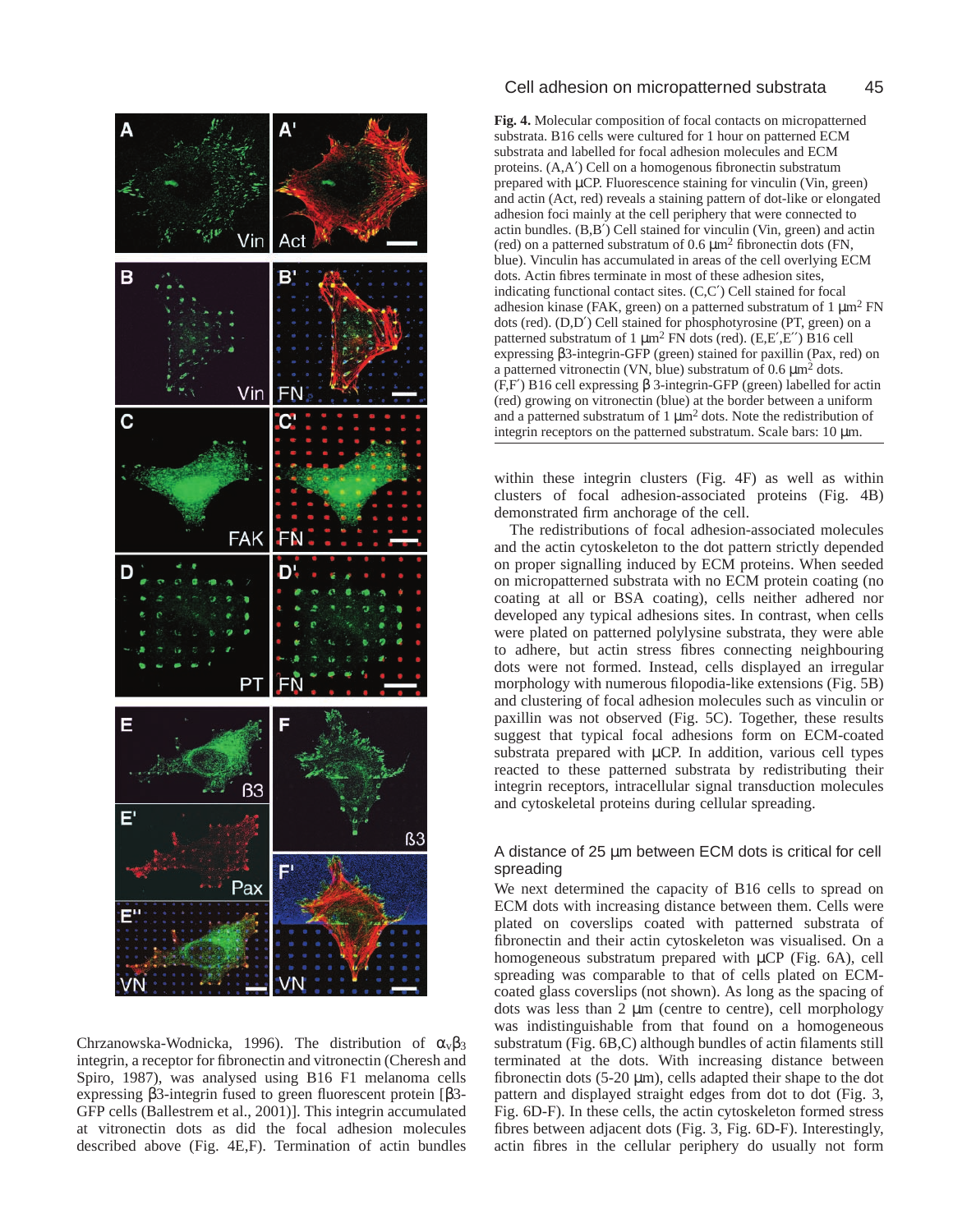

**Fig. 5.** Cell spreading on polylysine. B16 cells were cultured on patterned substrata of fibronectin (red; A) or polylysine (red; B,C) and labelled for actin (green; A,B) and paxillin (green; C). Cells can adhere to polylysine dots, however, the actin cytoskeleton is not reorganised (B) and paxillin does not accumulate over the dots (C). Scale bars: 10  $\mu$ m.

straight lines between neighbouring dots but bend in a curved bundle towards the centre of the cell. When the distance between dots exceeded 25 µm, cell spreading was limited and the cells became triangular, ellipsoid or round (Fig. 6G-I). Quantification of all three investigated cell types revealed a critical spacing beyond which cells no longer spread (Table 1). With a spacing of  $\leq 15$  µm, more than 80% of plated cells spread over at least five dots. With a spacing of 20-25 µm, most cells spread over two to four dots. At 30 µm, cells adhered to one dot and did not spread.

This demonstrates that cells were able to bridge nonadhesive regions as large as 25 µm during cellular spreading. This distance could also be a limiting factor for cells spreading and migration in a complex tissue environment.

# ECM-dots of 0.1  $\mu$ m<sup>2</sup> induce intracellular signalling but do not support cell spreading when spaced at  $5 \mu m$

Focal adhesions that form on substrata uniformly coated with ECM proteins vary in size between 0.25 and 10  $\mu$ m<sup>2</sup> and present either small, initial focal complexes (Nobes and Hall, 1995) or larger, mature focal contacts (Gumbiner, 1996; Balaban et al., 2001; Ballestrem et al., 2001). We investigated, whether the size of an ECM-coated area has an influence on the formation of focal adhesions and on cell spreading. Cells were plated for 1 hour on patterned substrata with dot sizes from  $0.1$  to 1  $\mu$ m<sup>2</sup> and a constant spacing of 5  $\mu$ m (centre to centre). All three investigated cell types readily spread on dots that were  $0.25 \mu m^2$  or larger. In these cells, the actin cytoskeleton formed normal stress fibres connecting the dots (Fig. 7A). A dot surface of 0.1  $\mu$ m<sup>2</sup> still allowed cell adhesion but the cells no longer spread (Fig. 7A).

In principle, dots of 0.1  $\mu$ m<sup>2</sup> could be too small to be recognised by a cell as an adhesive dot. However, cells spreading on  $0.1 \mu m^2$  dots accumulated markers for



**Fig. 6.** Cell spreading in relation to substratum geometry. B16 cells were cultured on fibronectin substrata prepared with  $\mu CP$  and labelled for fibronectin (red) and actin (green). (A) On a homogeneous substratum (hs), actin filaments are distributed throughout the cell periphery. (B,C) If the space between dots is  $\leq 2$  $\mu$ m (B: 0.1  $\mu$ m<sup>2</sup> squares 1  $\mu$ m apart, C: 1  $\mu$ m<sup>2</sup> squares 2  $\mu$ m apart) cells spread as on a homogeneous substratum. (D-I) Cell growth on patterned substrata of 9 µm2 dots with spacing as indicated in the right-hand corner. (D-F) With distances of 5-20 µm between dots, cells spread and the actin cytoskeleton formed stress fibres between adjacent dots.  $(G-I)$  At a distance of 25  $\mu$ m, spreading was limited and cells became triangular, ellipsoid or round. Scale bar: 10  $\mu$ m.

intracellular signalling (phosphotyrosine, Fig. 7B) and focal adhesion molecules like vinculin (not shown) and paxillin (Fig. 7C). This indicates that the size of cell contact sites is determined by the microenvironment and can be much smaller than previously described in the literature.

The failure of cells to spread on 0.1  $\mu$ m<sup>2</sup> dots with 5  $\mu$ m spacing is therefore not because this ECM-coated area is too small to induce intracellular signalling. Cells can spread on

**Table 1. Cell adhesion and spreading on different substrata geometries**

| Spacing between dots $(\mu m)$   |  |                               |      |                   |      |      |      |       |  |
|----------------------------------|--|-------------------------------|------|-------------------|------|------|------|-------|--|
| Dot size $(\mu m^2)$ 1 2 5 10 15 |  |                               |      |                   |      | -20  | 25   | 30    |  |
| 0.1                              |  | $A, S \quad A, S \quad a, ns$ |      | na, ns            |      |      |      |       |  |
| 0.25                             |  | A.S                           | a, s | a, ns             |      |      |      |       |  |
|                                  |  |                               |      | $A, S \quad a, s$ | a, s | a, s |      |       |  |
| 9                                |  |                               |      | A, S              | A, S | a, s | a, s | a, ns |  |

Cells were cultured for 1 hour on patterned substrata and labelled for actin. The number of adhering cells (B16, 3T3 and BRL) and their spreading areas (B16, 3T3) were analysed.

A, number of adhering cells similar to that on homogenous substrata; a, number of adhering cells smaller than on homogenous substrata; na, no adhesion; S, spreading area 50% or larger than on homogenous substrata; s, spreading area less than 50% of that on homogenous substrata; ns, spreading area as on uncoated substrata.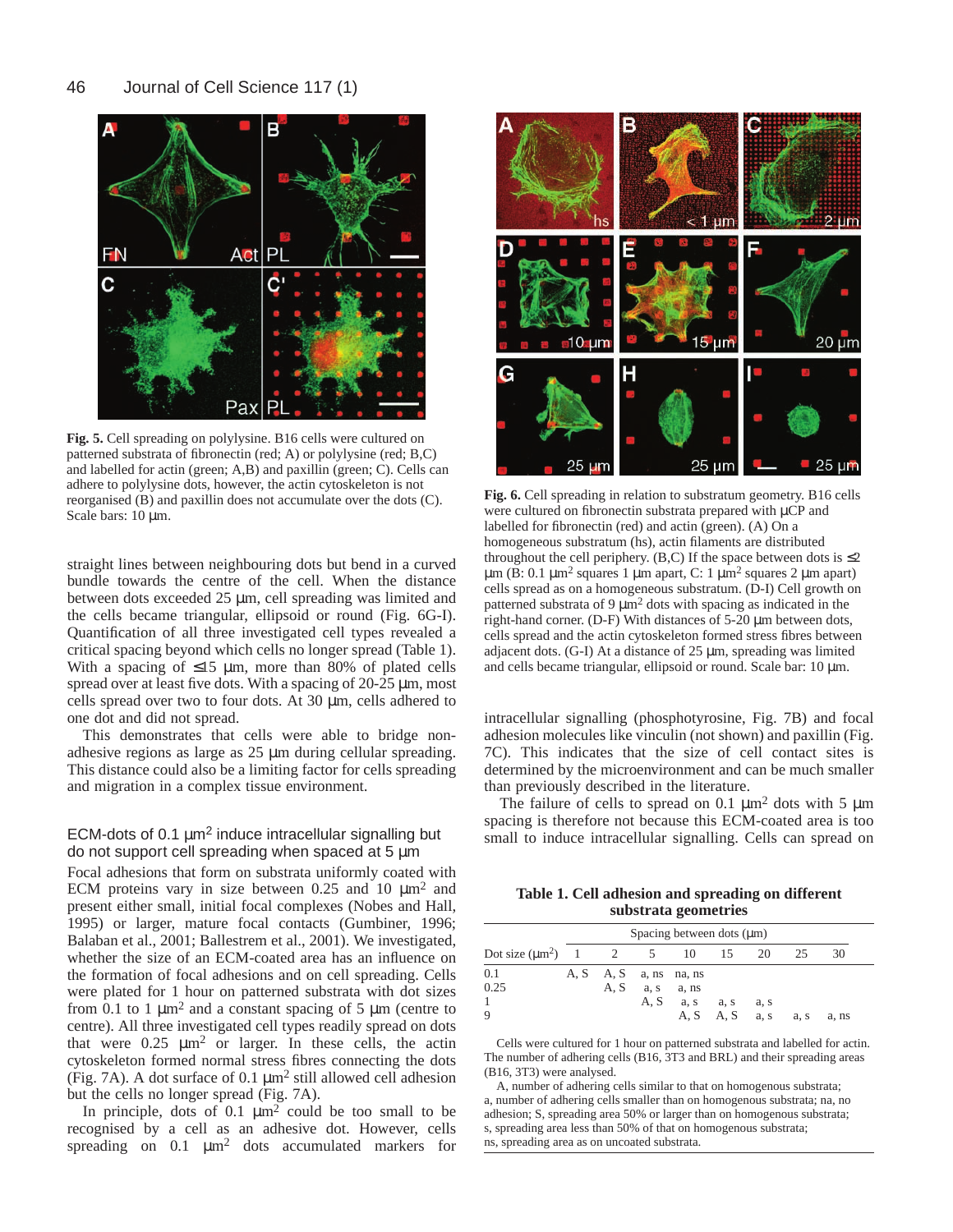

**Fig. 7.** Fibronectin dots of 0.1 µm2 induce intracellular signalling but do not support cell spreading at distances  $>5 \mu$ m. (A) B16 cells growing on patterned fibronectin substrata with varying dot sizes (as indicated in the lower left corner) and a constant spacing of 5 µm (centre to centre). Cells spread and form actin stress fibres on dots down to  $0.25 \mu m^2$ . On  $0.1 \mu m^2$  dots, cells adhere but do not spread. Note missing dots in the vicinity of the cells on  $0.25 \mu m^2$  and  $0.1$  $\mu$ m<sup>2</sup> substrata. Scale bar: 10  $\mu$ m. (B) A cell sitting on 0.1  $\mu$ m<sup>2</sup> dots at a spacing of 2 µm. Phosphotyrosine (PT, green) accumulates in areas of the cell overlying fibronectin dots (red) indicating that an area of  $0.1 \mu m^2$  is sufficient to induce intracellular signalling. (C) Staining for paxilin (Pax, green) of a cell sitting on  $0.1 \mu m^2$  fibronectin dots (red) separated by distances of 4 µm. Like phosphotyrosine, paxilin accumulates over small dots. Scale bars: 5 µm.

0.1  $\mu$ m<sup>2</sup> dots with 1 or 2  $\mu$ m spacing (Fig. 6B, Fig. 7B), but we noted that on substrata with small dots and  $5 \mu m$  spacing, single dots were either displaced or missing (Fig. 7A). Missing dots were rarely observed in the vicinity of cells on substrata with  $0.25 \mu m^2$  dots, however, this phenomenon was typical for substrata with  $0.1 \ \mu m^2$  dots. To analyse this phenomenon in more detail, cells were plated onto patterned substrata and imaged with time-lapse videomicroscopy. Since β3-GFP cells displayed homogeneous membrane fluorescence, they were used in these assays to reveal cell morphology. We observed, that cells on substrata with dots of



**Fig. 8.** Dynamics of cell spreading on fibronectin dots of 0.1 µm2. Images of a time-lapse sequence of a B16 cell expressing β3 integrin-GFP (β3-GFP) growing on a patterned substratum of 0.1  $\mu$ m<sup>2</sup> fibronectin dots. Dots were visualised by mixing the fibronectin with fluorescently labelled BSA. Since β3-GFP cells display homogeneous background fluorescence, they were used in these assays to reveal cell morphology. The cell was highly motile but did not spread. A few minutes after initial contact, a dot (arrows in A-F) was first stretched (arrow in C), removed from the substratum (arrowhead in D) and then internalised into the cell (arrowheads in E and F). This behaviour results in a rearranged dot pattern after a cell has migrated over that area. Time is given in minutes and seconds. Scale bar: 10  $\mu$ m.

 $0.25 \mu m^2$  or larger adhered and extended lamellipodia. These lamellipodia became stabilised after contact with ECM dots and the cells easily spread (not shown). In contrast, cells on patterned substrata with 0.1  $\mu$ m<sup>2</sup> dots (5  $\mu$ m spacing) were highly motile but did not spread. A few minutes after initial contact,  $0.1 \mu m^2$  dots were first laterally displaced, removed from the substratum and then internalised into the cell (Fig. 8C). This behaviour results in a rearranged dot pattern after a cell has migrated over that area (Fig. 8F). This suggests that the force applied by a single focal adhesion is stronger than the hydrophobic interactions binding fibronectin to the surface. That would also suggest that the limits of cell spreading in our system are due to mechanical and not to signalling limits.

Our findings indicate that cells can properly adhere to and spread on patterned ECM-coated areas equal to or larger than 0.25  $\mu$ m<sup>2</sup> spaced at 5  $\mu$ m. Smaller dots of 0.1  $\mu$ m<sup>2</sup> spaced at 5 µm support adhesion but not spreading of cells. However, cells were able to spread on dots of 0.1  $\mu$ m<sup>2</sup> if the spacing was reduced. A summary of cell behaviour in relation to the investigated substratum patterns is given in Table1.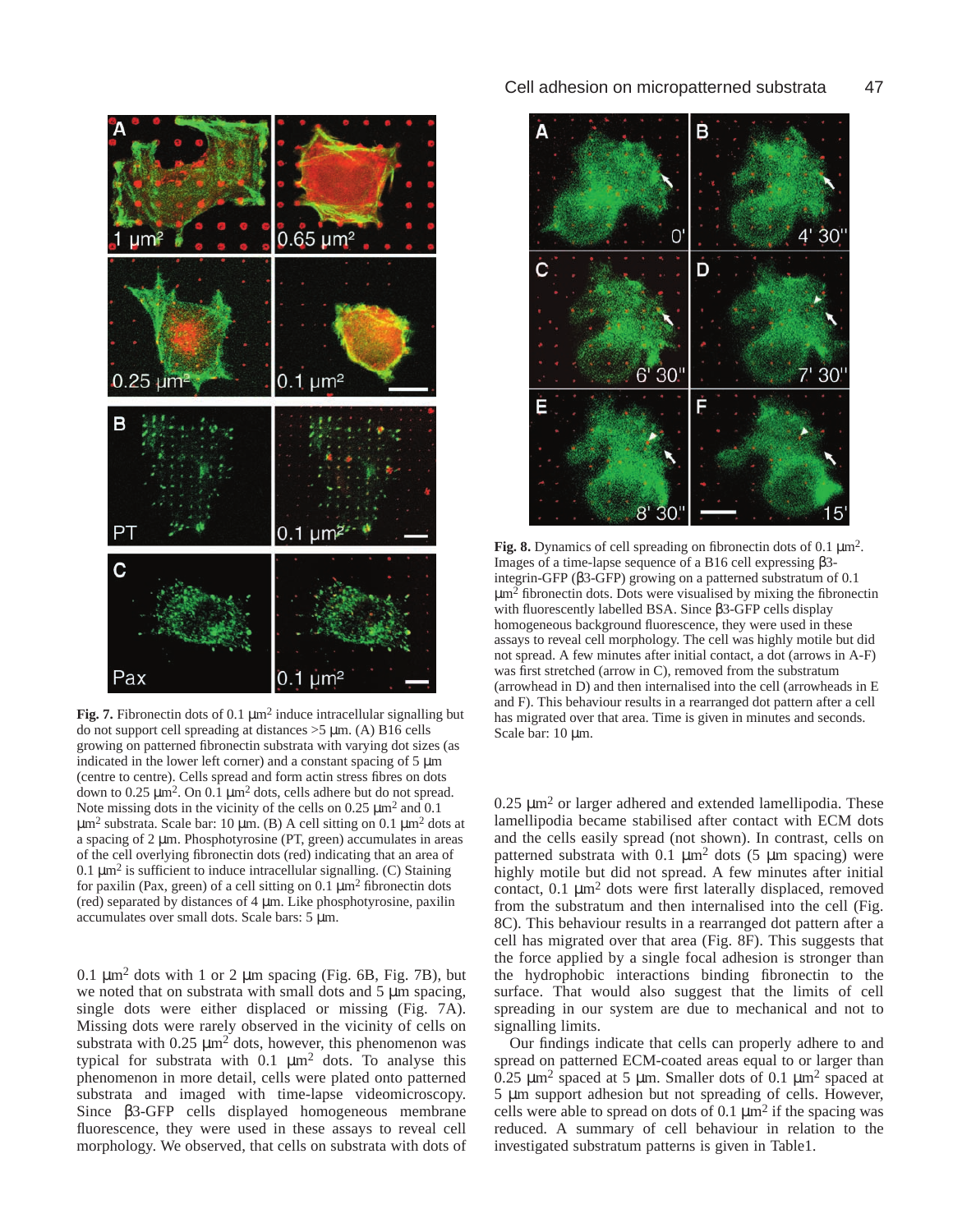# A fibronectin surface coverage of 15% is essential for cell spreading

An alternative explanation for the absence of cell spreading on 0.1  $\mu$ m<sup>2</sup> dots spaced at 5  $\mu$ m (0.4% substratum coverage) could be the insufficient stimulation of the spreading lamellipodia by the widely spaced small sized focal adhesions. If the spacing between these small contacts was reduced to 1  $\mu$ m (9%) substratum coverage), spreading was probably caused by the production of second messengers beyond the threshold required for spreading. We therefore tested whether there was a correlation between cell surface coverage of ECM molecules and the extent of cellular spreading. The area covered by NIH/3T3 and B16 cells (10 cells/pattern) was measured on different patterns with a variable fibronectin surface coverage, on uncoated substrata (0% FN coverage) and on homogeneous fibronectin substrata (100% FN coverage). Fig. 9A,B illustrates that cells adhering to an uncoated substratum covered an area of  $202 \pm 17 \ \mu m^2$  (NIH/3T3) and  $232 \pm 22 \ \mu m^2$  (B16), respectively, whereas cells on a homogeneous substratum spread over an area of  $1623\pm75 \text{ }\mu\text{m}^2$  (NIH/3T3) and  $1447\pm127$  $\mu$ m<sup>2</sup> (B16), respectively. Half maximal spreading was reached at a 5-8% coverage of the surface with fibronectin for both cell types. At a surface coating above 15%, optimal spreading (80% maximal spreading) was attained.

These findings indicate that cell spreading is directly correlated to the substratum coverage with ECM proteins, but irrespective of the geometrical pattern. The spreading/coverage relationship is further sustained by comparing three differently patterned substrata that all have an effective fibronectin coverage of 4% but different geometries (Fig. 9B,C, arrow). Cells spreading on a pattern with dots 4 µm square at a distance of 16 um (margin to margin) covered an area of  $609\pm60$  um<sup>2</sup>. This area is statistically not distinguishable (U-test after Mann-Whitney) from values measured on substrata with dots of  $2 \mu m$ square at a distance of 8  $\mu$ m (564 $\pm$ 46  $\mu$ m<sup>2</sup>) and on substrata with dots of 1 µm square at a distance of 4 µm (611 $\pm$ 40 µm<sup>2</sup>).

# Selected dot usage by cells

Whereas cells could adhere equally well to dots 1-3  $\mu$ m square when spaced below 25 µm, the amount of dot-area covered with focal adhesion proteins varied in relation to the actual dot area. FAK (Fig. 4C), phosphotyrosine (Fig. 4D), paxillin (Fig. 4E′) and β3-integrin (Fig. 4E) were found clustered directly over the entire surface of dots 1 µm square. Vinculin was often laterally associated with the focal adhesions formed over the dots and was extending along actin stress fibres towards the interior of the cells (Fig. 4B). The vinculin stretches were usually connected to one or two thicker actin bundles (Fig. 4B) pointing in the same direction. Beginning with dots 2 µm square and clearly visible with dots  $3 \mu m$  square, the distribution of focal adhesion-associated molecules changed. All investigated molecules now clustered around the edges of the dots (Fig. 10). On dots at the cellular periphery, the dot margins facing the periphery were usually more strongly labelled than the margins oriented towards the centre of the cell (Fig. 10). Actin bundles were often connected to the outer margins of the dots and pointed in two to three different directions (Fig. 10).

To quantify dot usage by cells in relation to dot size, we choose two representative antigens: phosphotyrosine as a



**Fig. 9.** Correlation between cell spreading and substratum coating. (A,B) The area covered by NIH/3T3 cells (A) and B16 cells (B) that have spread was plotted against the actual fibronectin surface for 12 different dot patterns, uncoated and homogeneously coated substrata. Bars represent s.e.m. (C) Three representative cells from patterns with 4% fibronectin coverage (arrow in B). Cell sizes as indicated in the upper right-hand corner were almost equal despite the different fibronectin patterns (actual length and margin to margin distance of dots is given in µm in the upper left corner).

marker for intracellular signalling and paxillin as a focal adhesion-associated molecule. B16 cells were cultured for 1 hour on patterned substrata and immunolabelled for fibronectin, actin and phosphotyrosine (or paxillin). Under these conditions B16 cells form small, dot-like or elongated contacts in peripheral regions of the lamellipodia when growing on homogenous substrata prepared with µCP. The average size of these contacts measured  $0.66 \pm 0.15 \ \mu m^2$  (min: 0.34; max: 1.05) for phosphotyrosine (Fig. 10A) and  $0.28 \pm 0.04 \ \mu m^2$  (min: 0.13; max: 0.6) for paxillin (Fig. 10B).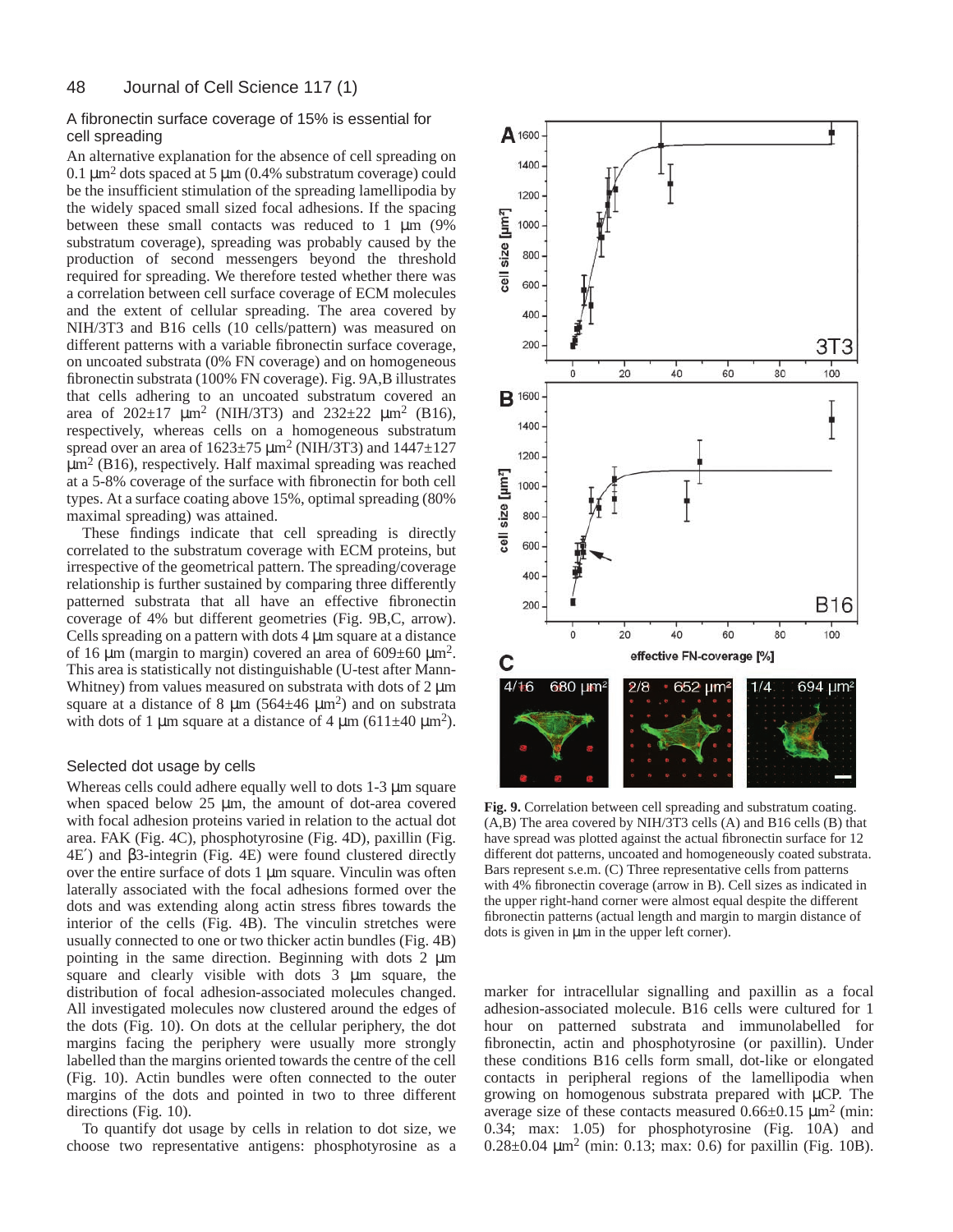



**Fig. 10.** Quantification of dot usage. B16 cells were cultured for 1 hour on patterned substrata and labelled for fibronectin (FN), actin (act) and phosphotyrosine (PT) or paxillin (Pax). The area covered by phosphotyrosine (A) or paxillin (B) was measured for focal adhesions in the cellular periphery for cells growing on homogeneous substrata (hs) and on patterned substrata with three different dot sizes (contact size,  $\blacksquare$ ) and set in relation to the underlying fibronectin area (dot usage, w). Dot usage was also determined for focal adhesions formed on patterned substrata with  $12 \mu m^2$  dots and variable distances. Bars represent s.e.m.

The areas covered by phosphotyrosine or paxillin were measured for contacts on patterned substrata with dot sizes of 1, 3, and 12  $\mu$ m<sup>2</sup> spaced at 10  $\mu$ m. Since cells were cultured on gold-coated coverslips, they could only be imaged with epifluorescence from the upper surface. To exclude the possibility that fluorescence intensity might be quenched by thicker parts of the cells, only peripheral contacts were analysed. As shown in Fig. 10, the size of the focal adhesions increased with actual dot size measured by phosphotyrosine and paxillin localisation. However, the relative dot coverage [expressed as contact size  $\times$  100 / underlying fibronectin area (%)] dropped from 90% on 1 and 3  $\mu$ m<sup>2</sup> dots to 20-30% on  $12 \mu m^2$  dots. A similar low degree of substratum usage (below 20%) was also found underneath peripheral lamella in cells growing on homogeneous fibronectin substrata (Fig. 10).

We next determined, whether use of  $12 \mu m^2$  dots changed with dot distance and thus depended on the plasma membrane surface and cytoplasmic volume from which focal adhesion molecules have to be recruited in order to form focal adhesions on the dot. However, the percentage of dot area covered either by phosphotyrosine or paxillin remains constant, independent of whether dots are 10, 15, 20 or 25  $\mu$ m apart (Fig. 10) (corresponding to an ECM coverage of 9, 4, 2.25 and 1.44%). These findings suggest that the maximal size of a focal adhesion in B16 cells is determined by cell intrinsic factors such as the amount of intracellular tension (Balaban et al., 2001) and is not limited by the amount of available focal adhesion molecules and/or ECM surface.

#### **Discussion**

The main objective of the present study was to elucidate the influence of ECM distribution on the initial process of cell spreading and attachment. Using  $\mu$ CP, we created different geometrical patterns of fibronectin and vitronectin in the submicrometer range. We demonstrate that cells cultured on these substrata integrate the lattice to which they are exposed in order to maintain their shape and to regulate adhesion and spreading. The adaptation occurs within a limited range of surface coverage and ECM spacing.

The interaction of cells with microengineered substrata has been extensively studied over the past decades (reviewed by Folch and Toner, 2000). Microfabrication technologies and geometries of the substrata used ranged from threedimensional patterns in grooved quartz surfaces (den Braber et al., 1998) to surfaces micropatterned with bioactive peptides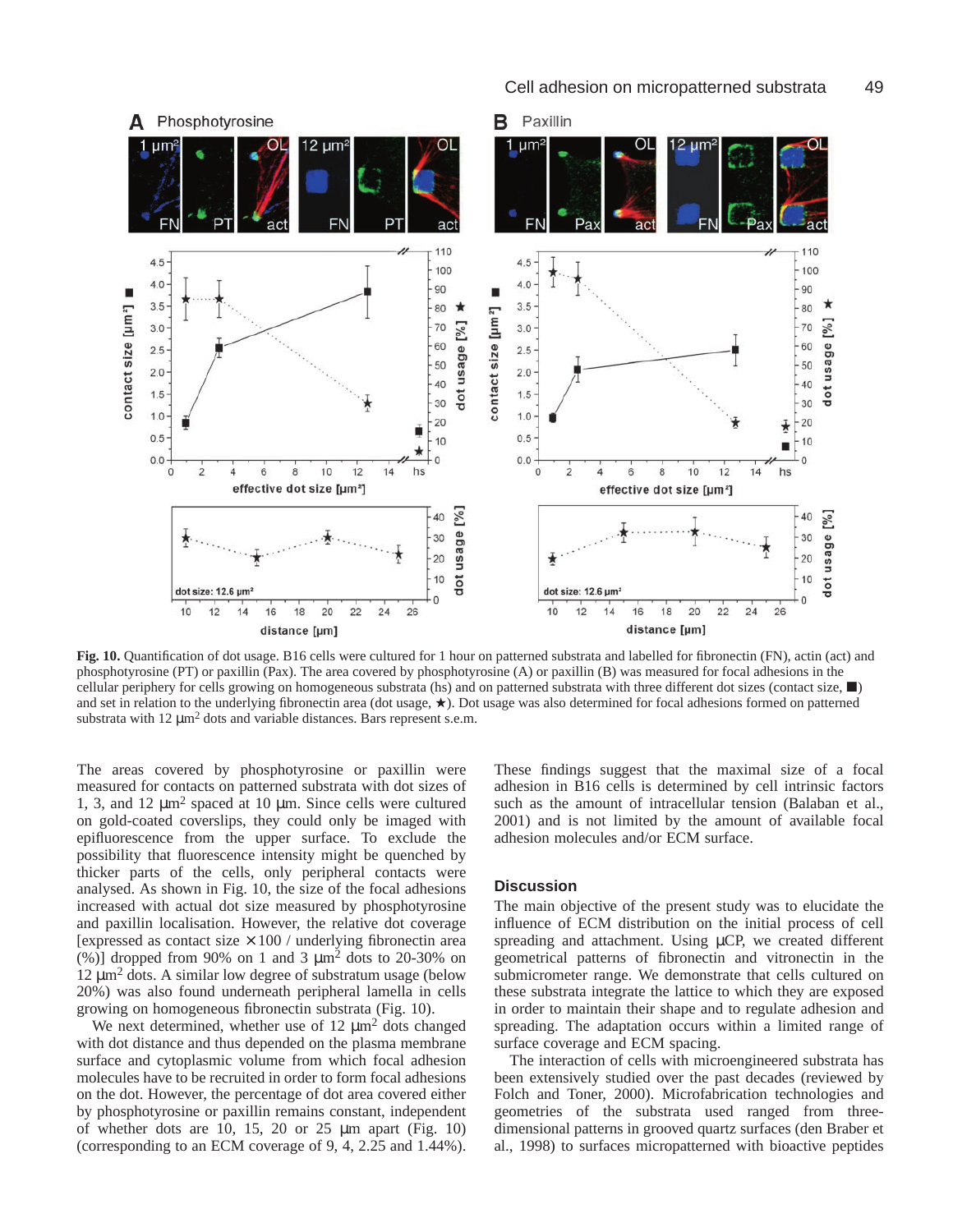(Matsuzawa et al., 1996). However, most of these studies used patterns ranging between 5-100 µm and cell behaviour as a whole was analysed rather than subcellular reactions. Ingber and co-workers (Chen et al., 1997; Chen et al., 1998) were the first to investigate whether the critical parameter in the switching of endothelial cells between growth and apoptosis is the total area of ECM contact or the projected cell spread area. Using  $\mu$ CP, they produced arrays of 3 or 5  $\mu$ m fibronectin dots interspersed with non-adhesive regions and thus were able to control cell spreading independently of the total cell surface area. With this experimental set-up they could show that cell shape and not ECM contact area determines cellular fate.

The technological details and biological applications of  $\mu CP$ have been extensively discussed elsewhere (LeDuc et al., 2002; Mrksich and Whitesides, 1996). In summary,  $\mu CP$  is a versatile method for producing geometrically defined patterns of a variety of proteins. Since the proteins adsorb to the surface from physiological buffer solutions, their biological activity is generally preserved. A major disadvantage of the technique is the poorly defined surface chemistry. Proteins adsorb via hydrophobic interactions to the surface in random orientations that cannot be controlled experimentally. In addition, the binding strengths of proteins to the hydrophobic surface are currently unknown. We have studied protein adsorption in more detail with AFM and found that 50% of the dot surface is covered with a monolayer of tightly adhering fibronectin. As thickness (3 nm) and length (130 nm) of isolated fibronectin molecules have been determined (Engel et al., 1981), we can estimate a surface coverage of 1000 molecules/ $\mu$ m<sup>2</sup> in our experiments. However, since these molecules are bound in a random orientation to the surface, the number of available binding sites for integrin receptors might be much lower.

We observed that with increasing dot size, focal adhesions began to form at the edge of the dots, where the ECM- covered surface meets the non-adhesive surface. This finding is consistent with the recent demonstration that traction forces are concentrated within the corners of smooth muscle cells cultured on 50 µm square adhesive islands (Wang et al., 2002). A similar pattern for vinculin was also described in endothelial cells growing on 5 µm square fibronectin islands (Chen et al., 1997; Brock et al., 2003). The distribution of cell matrix adhesion molecules and the trajectories of the associated actin fibres might therefore reflect the balance between cellular traction forces and the availability of potential adhesion sites. We propose, that this 'edge effect' is caused by the non-linear resistance created by the adhesive dot surface within the inward directed, acto-myosin-dependent intracellular force field. It has been recently demonstrated that local induction of mechanical tension leads to reinforcement of focal adhesions (Lo et al., 2000; Riveline et al., 2001; Geiger and Bershadsky, 2002; Wehrle-Haller and Imhof, 2002). The focal adhesion components (integrin and adapter proteins) localised directly at the edge of the dot take the biggest mechanical load. It has been demonstrated that the increase in mechanical load on preexisting focal adhesions results in the formation of binding sites that allow the further recruitment of structural and signalling focal adhesion components (Sawada and Sheetz, 2002).

We have shown that cells react to fibronectin dots as small as  $0.1 \mu m^2$  by enhanced intracellular signalling, the accumulation of focal adhesion molecules and the application

of traction forces. These findings indicate firm anchorage of the actin cytoskeleton. A prerequisite for attachment of the cytoskeleton to focal adhesions is the clustering of integrin receptors (Miyamoto et al., 1995). Using beads coated with fragments of fibronectin, it has been shown that clusters of three integrin-binding ligands are sufficient to mechanically couple the integrins to the actin cytoskeleton (Coussen et al., 2002). With a fibronectin coverage of about 1000 molecules/ $\mu$ m<sup>2</sup>, there should be enough integrin-binding sites available on dots of  $0.1 \mu m^2$  to induce an integrin coupling to the actin cytoskeleton. That cells were unable to spread on 0.1  $\mu$ m<sup>2</sup> dots spaced 5  $\mu$ m apart therefore seems to be a shortcoming of the  $\mu$ CP technique. Since cells remove and internalise the complete fibronectin dots after initial contact, the most plausible explanation is that the hydrophobic interactions binding fibronectin to the alkenethiols are weaker than the cellular traction forces applied to small isolated contacts. These adhesions therefore behave like nascent focal adhesions formed in migrating fibroblasts, which can generate strong propulsion forces independent of their small size (Beningo et al., 2001). However, since binding forces of fibronectin to the hydrophobic surface are not known, we were unable to estimate the forces involved in dot removal.

An alternative explanation for the inability for cells to spread on 0.1  $\mu$ m<sup>2</sup> dots spaced 5  $\mu$ m apart could be related to the signalling cascade that initiates the spreading process. In the absence of serum, cells rely uniquely on the clustering of their cell surface-expressed integrins to initiate a Rac1-dependent spreading process. This pathway involves the activation of FAK by integrin clustering and the local production of phosphoinositides (Price et al., 1997). In the case of a very dilute presentation of ECM protein covered dots, the spreading signal emitted by a 0.1  $\mu$ m<sup>2</sup> focal adhesion may be too weak to induce lamellipodial extension leading to precocious retraction of extending cellular processes.

Based on these ideas we might consider three different stages of cell spreading that each require a distinct amount of available ECM molecules. The first step involves cellsubstratum adhesion that can be mediated in an integrinindependent manner, as exemplified by the attachment of cells on polylysine-coated substrata. A second step involves the clustering of integrins and the formation of focal complexes in the spreading lamellipodia. This step is associated with the assembly of focal adhesion structures and the FAK-dependent spreading of cells (Ren et al., 2000) that involves the activation of Rac1 and Cdc42, leading to the formation of lamellipodia and filopodia required for spreading. After the Rac1-dependent spreading step, the third step of cell adhesion is initiated by the activation of RhoA and the formation of actin stress fibres and the development of intracellular tension (Nobes and Hall, 1995).

Based on our results, an ECM coverage equal to 0.4% and a dot sizes of 0.1 µm2 stimulates lamellipodia formation and extension, however, the subsequent Rho-dependent retraction process and focal contact maturation requires an ECM coverage of 5-8%. In the presence of ECM dots that exceed  $3 \mu m^2$ , cells use only a fraction of the dot surface for the formation of focal adhesions. This suggests that during the Rho-dependent attachment process cells need only a fraction of the 5-8% surface coverage for effective adhesion, but require ECM substrata at high local concentrations.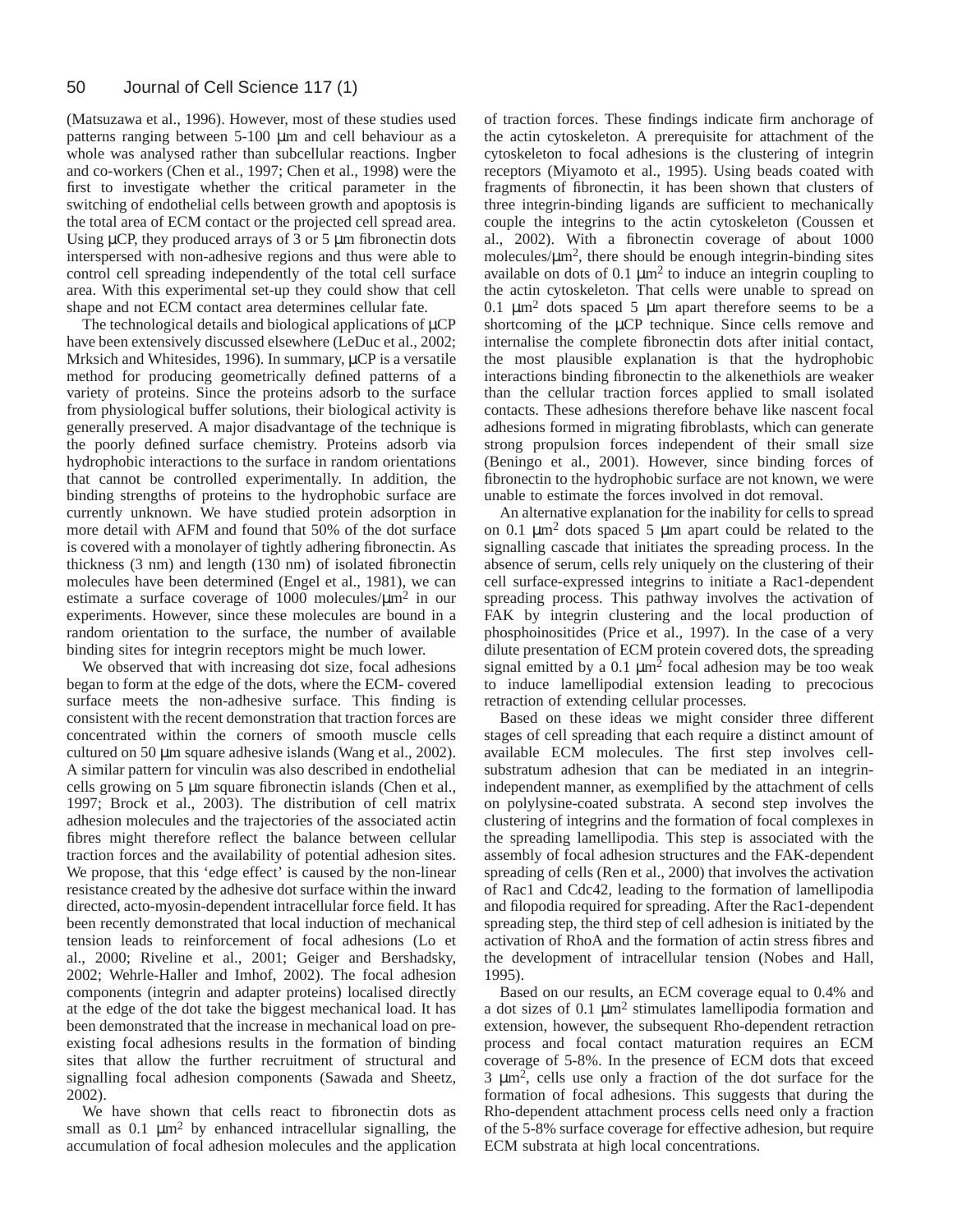While analysing cellular behaviour on the patterned substrata we noted the existence of three different thresholds that affected cellular behaviour. The first threshold is determined by the fibronectin dot density. During cell spreading and subsequent formation of focal contacts and stress fibres on a homogeneously coated substratum, cells seem to form adhesions in a seemingly random pattern. However, when distance increases between ECM substratum sites, cell spreading and subsequent adhesion is dictated by the available pattern. We observed that dot distances of ≥5 µm had an impact on cellular shape, while at distances of ≤2 µm cells behaved as on a homogeneous substratum. Since cellular shape is determined by the intracellular tension generated by the actin cytoskeleton anchored between focal adhesion sites, the rigidity (i.e. stiffness) of the actin cables between ECM binding sites at distances of ≤2 µm might be higher than the respective force generated at this distance. Alternatively, closely spaced focal adhesions are functionally interconnected in order to integrate and withstand high cellular forces required for migration. In contrast, isolated focal adhesions found for example at the rear of migrating cells are exposed to a much higher local force. Owing to force integration between closely spaced focal adhesions  $(\leq 2 \mu m)$  a higher density of focal adhesions in the front of migrating cells can induce pulling forces that outnumber individual focal adhesions at the cell rear (Beningo et al., 2001). In turn this integration threshold will make it extremely difficult to measure pulling forces on closely spaced individual focal adhesions with commonly used systems based on elastic substrata (Harris et al., 1980; Balaban et al., 2001; Beningo and Wang, 2002).

A second threshold for cell spreading is determined by the maximal fibronectin dot-distance. At a dot distance above 25 µm, the analysed cell types were no longer able to bridge the nonadhesive substratum with either lamellipodia or filopodia, in order to spread completely. At this distance the polymerising and self-organising activity of the actin cytoskeleton is no longer able to support and stabilise these sensory organelles of a spreading or migrating cell. While 30 µm seems to be the limit for mesenchymal type of cells, neuronal cells, which are able to form specialised protrusive organelles such as growth cones, may be able to bridge even wider non-adhesive surfaces (Hammarback and Letourneau, 1986).

A third threshold is determined by the surface coverage with fibronectin. In our experiments surface coverage is defined by a combination of dot size and dot distance. We found that the extent of cell spreading is directly correlated to the total substratum coverage with ECM proteins, but independent of the geometrical pattern. This indicates that cells integrate the amount of ECM proteins to which they are exposed and react by adjusting their rate of spreading. An alternative way to seek the threshold for cell adhesion would consist of diluting monovalent integrin ligands until cells will no longer adhere (Massia and Hubbell, 1991; Koo et al., 2002; Wehrle-Haller and Imhof, 2002). This technique however, identifies the substratum density limits required to form focal adhesion per se. Microcontact printing allows the analysis of completely functional adhesion sites and their influence on cell behaviour. In vivo, ECM substrata are likely to be distributed in complex non-linear patterns. Large non-adhesive regions alternate with high-density aggregates with a high integrin binding density. For the design of artificial cell-interacting surfaces, the control of integrin ligand density at the nanometer range, as well as the spacing of ECM ligand patches at the micrometer range will be required to control cell adhesion as well as cell shape.

In summary, patterning substrata with ECM molecules in the submicrometer range proved to be a valuable tool for studying the early events of cell adhesion and cell spreading. Combining these methods with other approaches, such as green-fluorescent protein imaging and gene manipulation, will be particularly powerful for analysing the dynamics of focal adhesion assembly.

EG3Me was kindly provided by Dr Eck, University of Heidelberg. We thank Mary A. Cahill for helpful comments on an earlier version, Rainer Fuchs for initial experiments and Ulrike Binkle for technical assistance. The work was supported by the Deutsche Forschungsgemeinschaft (SFB 513) and the Fond der Chemischen Industrie (to M.B.). M.B. was a Heisenberg Fellow of the DFG. This article is dedicated to my father, the late Dr Walter Bastmeyer.

## **References**

- **Abrams, G. A., Goodman, S. L., Nealey, P. F., Franco, M. and Murphy, C. J.** (2000). Nanoscale topography of the basement membrane underlying the corneal epithelium of the rhesus macaque. *Cell Tissue Res.* **299**, 39-46.
- **Balaban, N. Q., Schwarz, U. S., Riveline, D., Goichberg, P., Tzur, G., Sabanay, I., Mahalu, D., Safran, S., Bershadsky, A., Addadi, L. and Geiger, B.** (2001). Force and focal adhesion assembly: a close relationship studied using elastic micropatterned substrata. *Nat. Cell Biol.* **3**, 466-472.
- **Ballestrem, C., Wehrle-Haller, B. and Imhof, B. A.** (1998). Actin dynamics in living mammalian cells. *J. Cell Sci.* **111**, 1649-1658.
- **Ballestrem, C., Hinz, B., Imhof, B. A. and Wehrle-Haller, B.** (2001). Marching at the front and dragging behind: differential alphaVbeta3- integrin turnover regulates focal adhesion behaviour. *J. Cell Biol.* **155**, 1319-1332.
- **Beningo, K. A., Dembo, M., Kaverina, I., Small, J. V. and Wang, Y. L.** (2001). Nascent focal adhesions are responsible for the generation of strong propulsive forces in migrating fibroblasts. *J. Cell Biol.* **153**, 881-888.
- **Beningo, K. A. and Wang, Y. L.** (2002). Flexible substrata for the detection of cellular traction forces. *Trends Cell Biol.* **12**, 79-84.
- **Brock, A., Chang, E., Ho, C. C., LeDuc, P., Jiang, X., Whitesides, G. M. and Ingber, D. E.** (2003). Geometric determinants of directional cell motility revealed using microcontact printing. *Langmuir* **19**, 1611-1617.
- **Burridge, K. and Chrzanowska-Wodnicka, M.** (1996). Focal adhesions, contractility, and signaling. *Annu. Rev. Cell Dev. Biol.* **12**, 463-518.
- **Chen, C. S., Mrksich, M., Huang, S., Whitesides, G. M. and Ingber, D. E.** (1997). Geometric control of cell life and death. *Science* **276**, 1425-1428.
- **Chen, C. S., Mrksich, M., Huang, S., Whitesides, G. M. and Ingber, D. E.** (1998). Micropatterned surfaces for control of cell shape, position, and function. *Biotechnol. Prog.* **14**, 356-363.
- **Cheresh, D. A. and Spiro, R. C.** (1987). Biosynthetic and functional properties of an Arg-Gly-Asp-directed receptor involved in human melanoma cell attachment to vitronectin, fibrinogen, and von Willebrand factor. *J. Biol. Chem.* **262**, 17703-17711.
- **Coussen, F., Choquet, D., Sheetz, M. P. and Erickson, H. P.** (2002). Trimers of the fibronectin cell adhesion domain localize to actin filament bundles and undergo rearward translocation. *J. Cell Sci.* **115**, 2581-2590.
- **Cukierman, E., Pankov, R., Stevens, D. R. and Yamada, K. M.** (2001). Taking cell-matrix adhesions to the third dimension. *Science* **294**, 1708-1712.
- **David, C. and Hambach, D.** (1999). Line width control using a defocused low voltage electron beam. *Microelectronic Engineering* **46**, 219-222.
- **David, C. and Souvorov, A.** (1999). High efficiency Bragg-Fresnel lenses with 100 nm outermost zones width. *Rev. of Sci. Instrum.* **70**, 4168-4173.
- **den Braber, E. T., de Ruijter, J. E., Ginsel, L. A., von Recum, A. F. and Jansen, J. A.** (1998). Orientation of ECM protein deposition, fibroblast cytoskeleton, and attachment complex components on silicone microgrooved surfaces. *J. Biomed. Mater. Res.* **40**, 291-300.
- **Engel, J., Odermatt, E., Engel, A., Madri, J. A., Furthmayr, H., Rohde, H. and Timpl, R.** (1981). Shapes, domain organizations and flexibility of laminin and fibronectin, two multifunctional proteins of the extracellular matrix. *J. Mol. Biol.* **150**, 97-120.
- **Folch, A. and Toner, M.** (2000). Microengineering of cellular interactions. *Annu. Rev. Biomed. Eng.* **2**, 227-256.